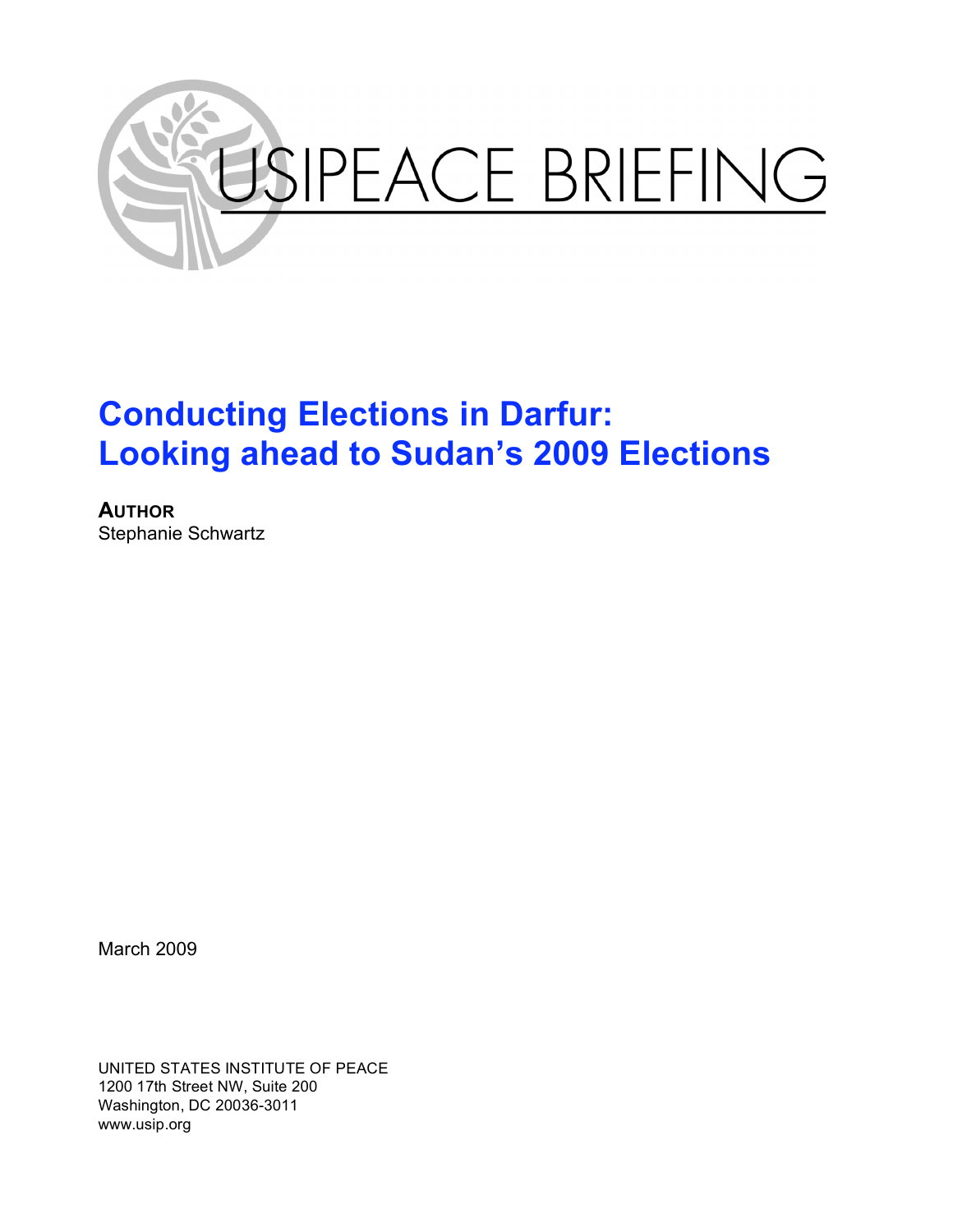#### USIP Peace Briefing *Conducting Elections in Darfur: Looking ahead to Sudan's 2009 Elections*

# **INTRODUCTION**

With elections planned in Sudan in 2009, the question of how residents of the Darfur region should participate points to a number of challenges that remain unanswered. Is the security situation in Darfur adequate to permit elections? With so many Darfurians displaced in IDP camps, are elections feasible? How can the widespread skepticism about elections among the population of Darfur be overcome? Can national elections in Sudan be credible without the inclusion of Darfur? Can Sudan's electoral law be implemented in Darfur? What electoral processes can be adopted to overcome these various obstacles?

The United States Institute of Peace recently convened a workshop to discuss these issues and examine if and how elections can be held in Darfur. Presentations were given by Jarrett Blanc, Charles Callanan (UNOPS), Kåre Vollan and Gerard McHugh (Conflict Dynamics International). This USIPeace Brief summarizes the issues discussed at the workshop, including the technical challenges election organizers will face, issues concerning implementing the National Election Law in Darfur, and the extent to which elections in Darfur may contribute to minority inclusion and political accommodation in Sudanese politics.

## **BACKGROUND**

The 2005 Sudan Comprehensive Peace Agreement (CPA) between North and South Sudan requires elections across all levels – local, state and national – by July 2009. Preparations for these elections have been slowly inching along. The National Election Act, passed in July 2008, was supposed to be enacted in 2006. The National Election Commission was only appointed in late 2008, and the census, meant to be completed by July 2007, was undertaken in April/May 2008 but results have yet to be released.

As the CPA deadline for elections approaches, the question of how Darfur can and should participate remains unclear. The region is still experiencing violent conflict, with millions displaced and living in IDP camps and refugee camps in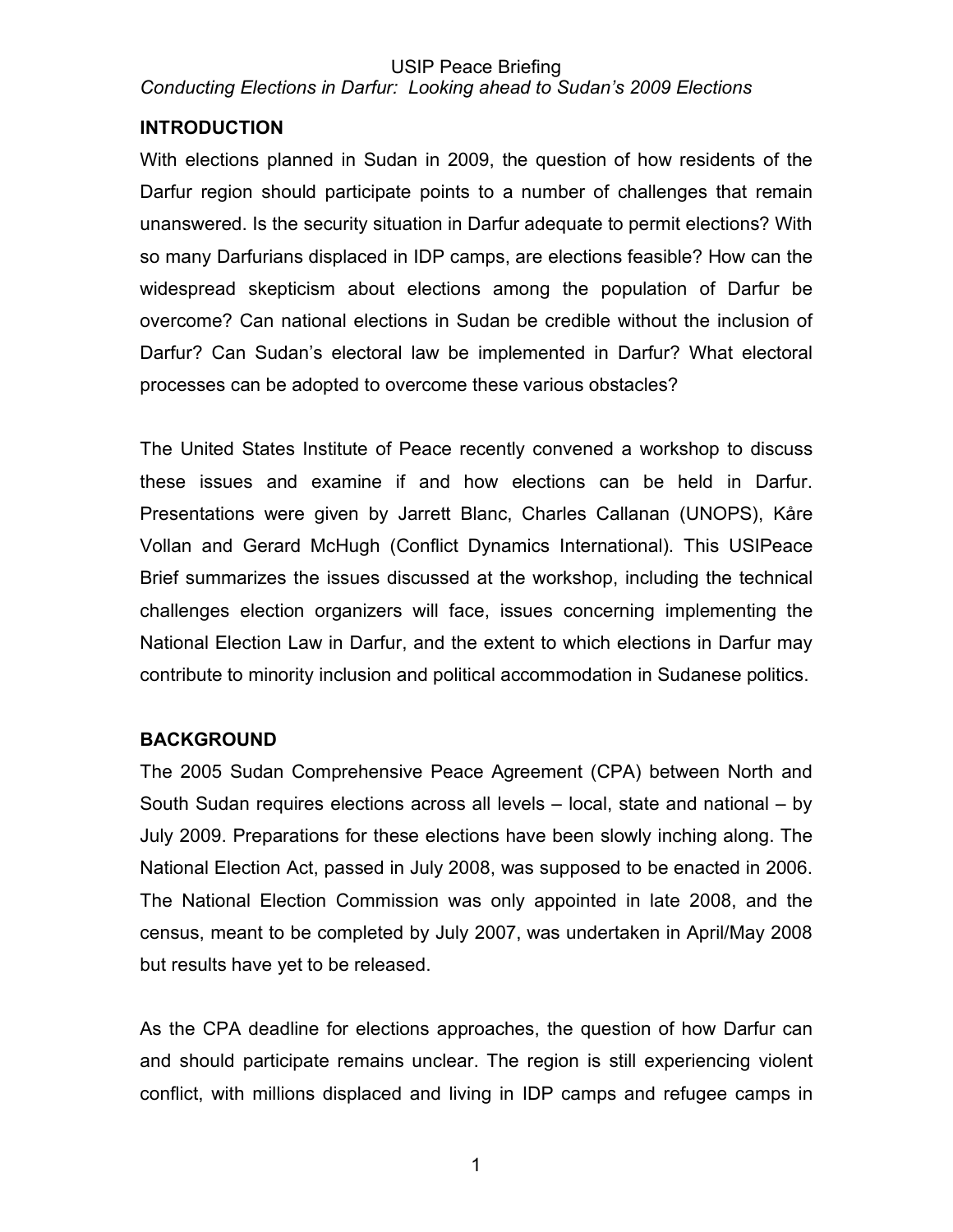# *Conducting Elections in Darfur: Looking ahead to Sudan's 2009 Elections*

neighboring Chad. However, the specific challenges for elections in Darfur were not sufficiently addressed in the CPA or in the National Elections Act, and it has yet to be specified how elections will accommodate Darfuris.

# **ARE ELECTIONS IN DARFUR FEASIBLE?**

From an elections logistics standpoint, holding elections in an area of ongoing conflict is possible, but not recommended. Without a peace agreement, the campaigning, election preparations and election day operations will take place in the midst of a civil war. Election teams can establish a voting infrastructure, from designating polling places to acquiring ballot boxes and drawing up ballots in an insecure environment, and have done so in other post-conflict and conflict situations, including Iraq, Afghanistan and the Democratic Republic of Congo. They can also feasibly establish an electoral infrastructure, including the electoral staff, operational logistics, and transportation of materials. This process will require time and extensive planning, and Sudan's National Elections Commission has not yet made an official request to the United Nations or international partners for elections assistance.

While establishing voting and electoral infrastructure may be difficult but feasible, securing the environment for electoral activities, making it safe for parties to hold rallies, for candidates to campaign with freedom of movement and expression, and for citizens to register and go to the polls on election day will require political will from both the Government of Sudan (GoS) and the Darfurian opposition movements. Evidence thus far from the implementation of the census shows that the GoS has been extremely slow to take on preparations for the elections, and that competing priorities are a significant barrier to government action. Without an active commitment from the government and the opposition movements to hold free, fair and non-violent elections, the elections will not be successful.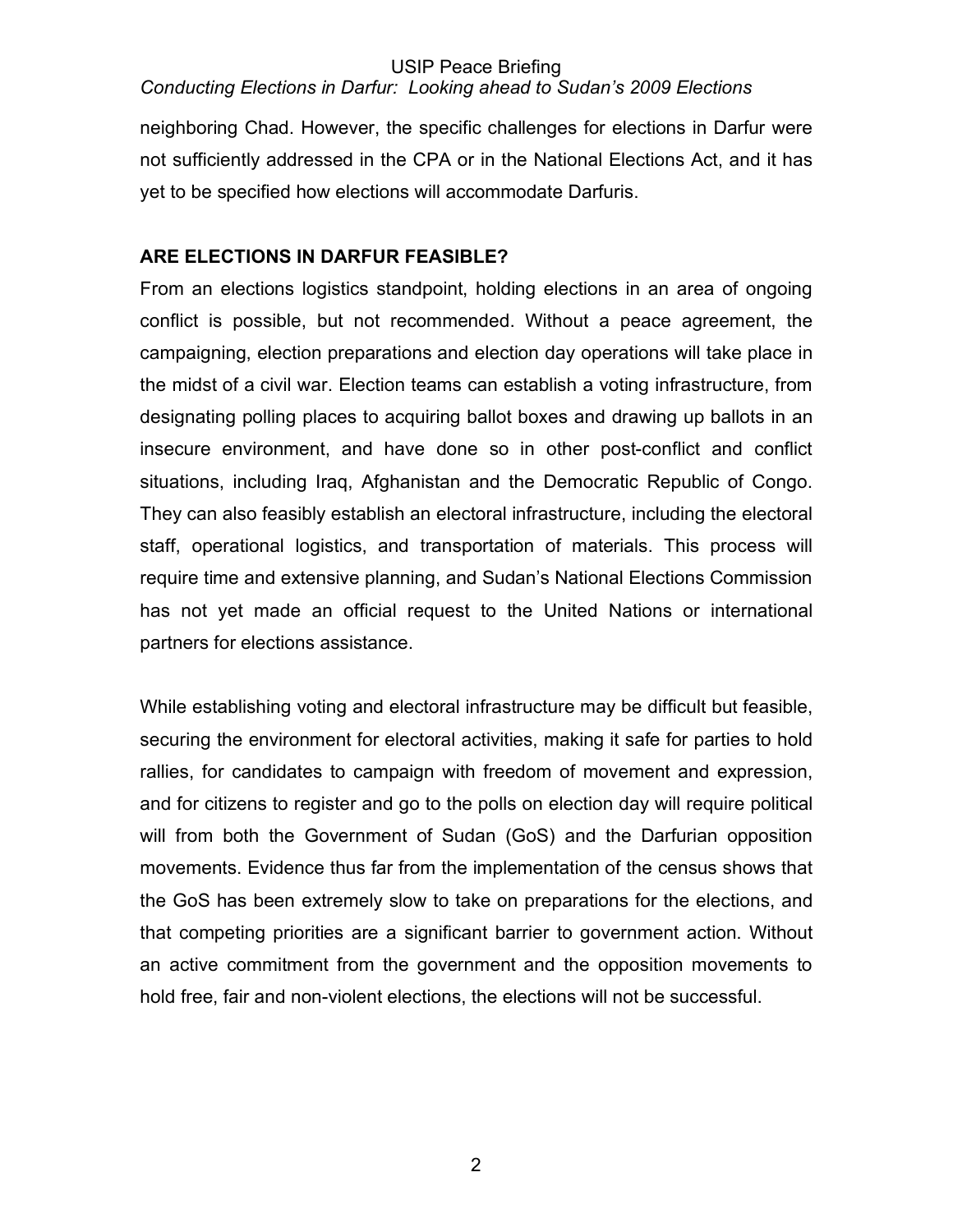*Conducting Elections in Darfur: Looking ahead to Sudan's 2009 Elections*

# **IF ELECTIONS ARE HELD IN DARFUR, WHAT WILL THEY ACHIEVE?**

The degree to which elections in Darfur will contribute to the inclusion of minority voices in the Sudanese legislative process depends on the Sudanese electoral framework established in that National Elections Act (2008). This Act specifies the electoral system to be used in each of the following elections:

# • *President of the Republic*

Direct majority vote with run-off between the two leading candidates within 60 days if no candidate gets more than 50% in the first round

- *President of the Government of Southern Sudan* Same as the President of the Republic
- *Governors of each State*

Direct plurality vote (first past the post)

# • *Members of the National Legislative Assembly (NLA)*

450 Members to be elected in three races:

1) 270 seats (60%) elected using majoritarian system in single-member constituencies (First-past-the post)

2) 112 seats (25%) women elected at state level in closed proportional representation (PR) lists

3) 68 seats (15%) elected at state level in closed PR political party lists.

# • *Members of the South Sudan Legislative Assembly (SSLA)*

Number of members determined after census; elections follow a three race system similar to the NLA

# • *Members of the 25 State Legislative Assemblies*

Number of members as per state constitution to be elected in three race system similar to the NLA

• *Council of States*

Two members from each state elected in State Legislative Assemblies by block vote (two Observers elected by the Council of Abyei by block vote)

• *Single Member Constituencies*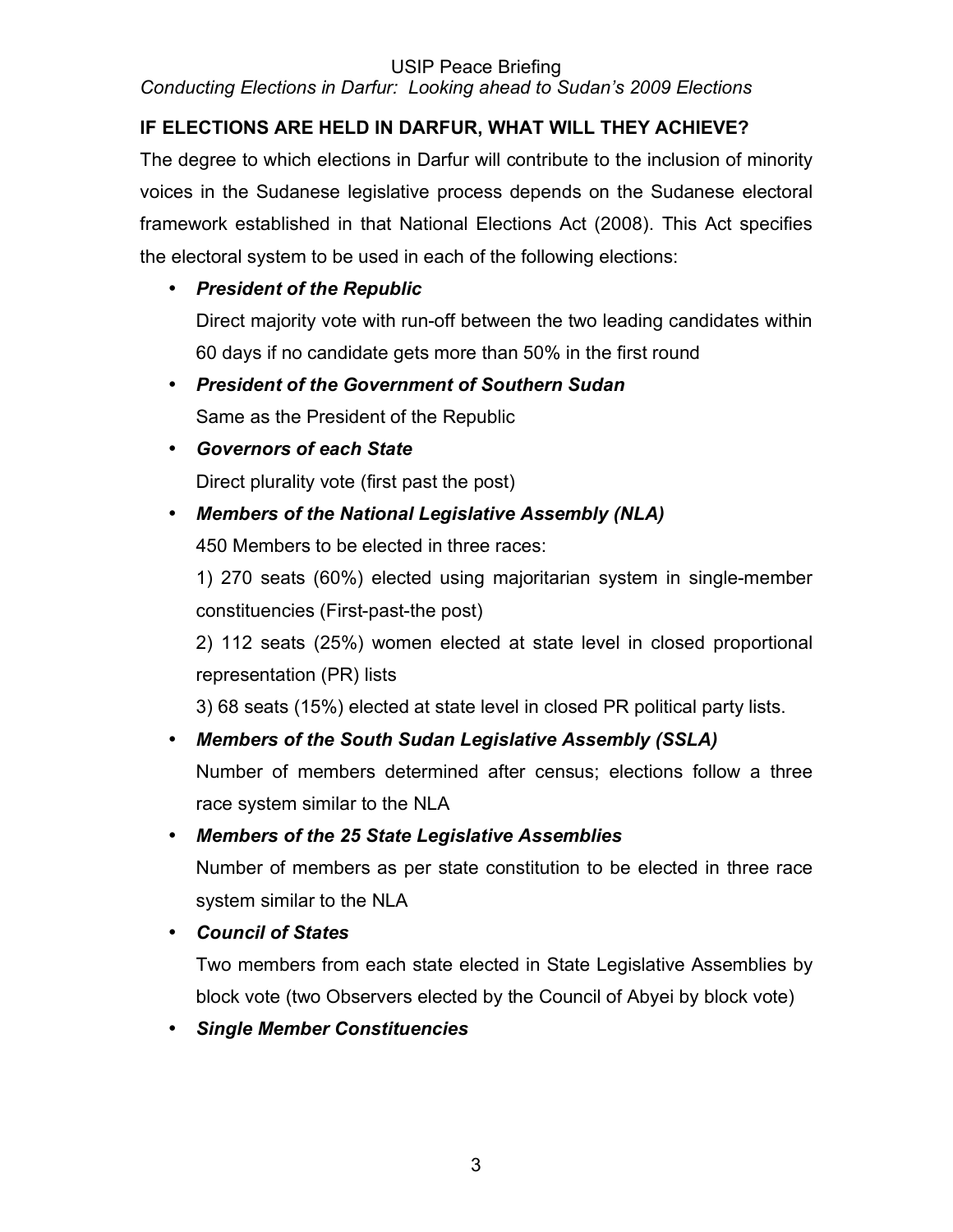#### *Conducting Elections in Darfur: Looking ahead to Sudan's 2009 Elections*

Based upon census data. Will generally be different geographic constituencies for return or representatives to state and national levels assemblies in both the North and South

While elections for president and governors are likely to be less problematic, elections for Members of the national and state legislatures are based on a combined plurality-proportional system, with 60% of the seats elected from single-member geographic constituencies, 25% of the seats going to women elected at state level in closed PR lists, and the remaining 15% going to other representatives elected at the state level in closed PR political party lists. This is an extremely complicated framework, and potentially unworkable under current conditions. Under this law, carrying out elections on all levels will require no less than twelve ballots in the South and eight in the North, with the potential for additional run-off ballots. The single seat constituencies that will return 60% of the members of the legislative assemblies may also be different across on the state and national levels, adding to the complications of registering voters, creating candidate lists, campaigning and facilitating the vote on election day.

The election law presents particular problems for Sudan's millions of internally displaced persons (IDPs), many of whom are originally from Darfur and may be sympathetic to opposition movements. The electoral law requires prospective voters to register in the constituency where they have lived for the last three months and present some form of personal identification. The registration lists will then be published three months prior to the election. This means that unless provisions are put in place, IDPs would have to relocate to their homes or resettle at least six months before the election to vote in their home constituencies – a highly unrealistic expectation.<sup>1</sup> In reality, IDPs will likely have to vote in their current place of residence. Because those who were displaced are more likely to be opposed to the government, spreading their votes across the constituencies where they are currently living may skew the vote in Darfur in favor the of the more pro-government forces who remain.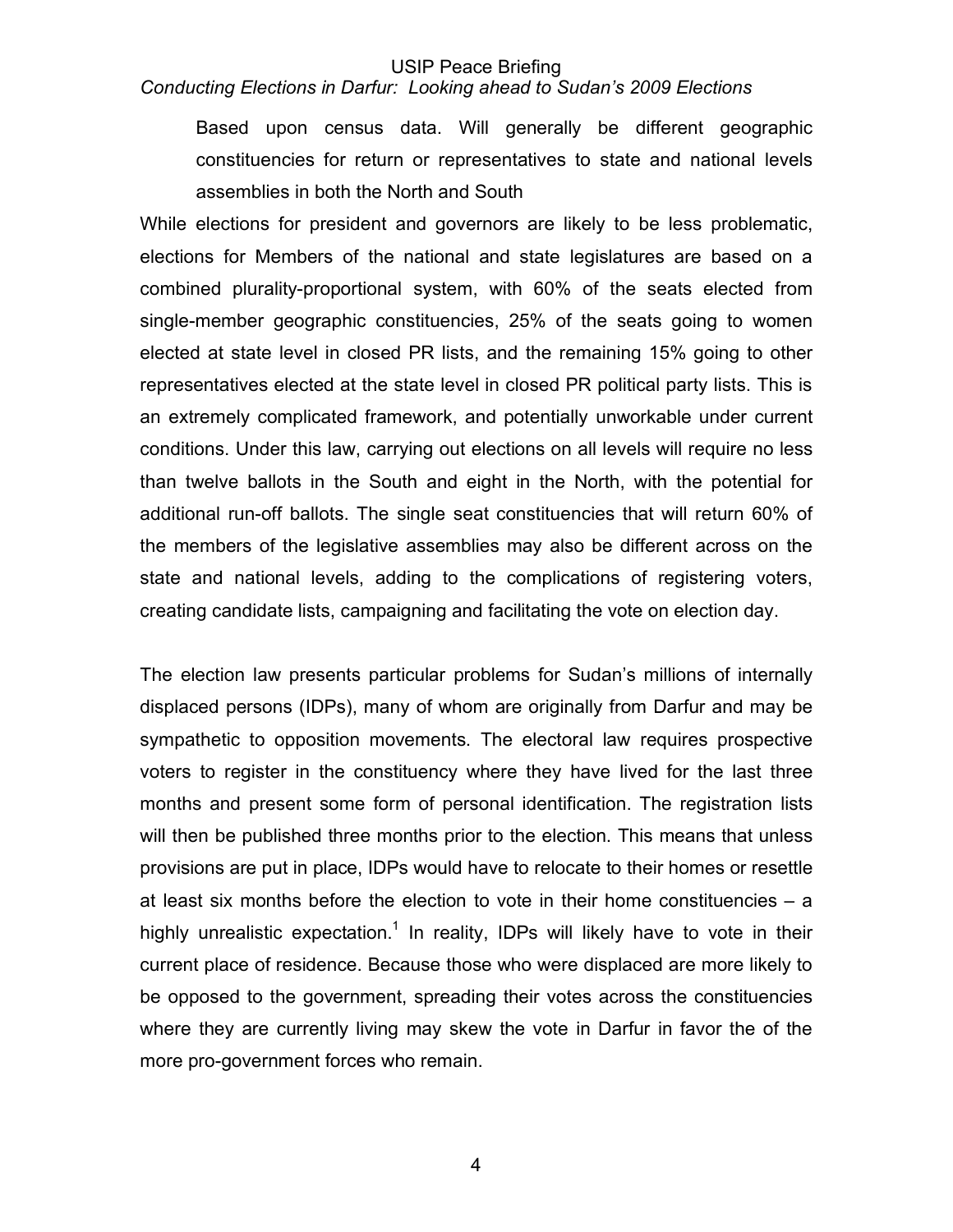# *Conducting Elections in Darfur: Looking ahead to Sudan's 2009 Elections*

Additionally, the number of geographic constituencies for electing representatives to the National and State Assemblies will be based on the census conducted in April and May 2008. However, the census did not cover many areas in Darfur, including the IDP camps. Consequently, the number of constituencies allocated to where IDPs are now located are likely to misrepresent their actual size, and IDPs living in camps will likely become a much smaller voice in Darfur's singlemember districts.

In addition to the potential for disenfranchisement of the IDP population, the framework as it stands, with single-seat constituencies, presents a significant obstacle to the inclusion of minority voices. As opposed to multi-seat constituencies, where proportional representation would enable representations of different views within each district, a single seat constituency means that the candidate with the most votes will win the only seat. In the north and south, these districts will be largely homogenous in terms of political support for either the NCP or the SPLM, and therefore the single-member district will not present a significant obstacle. However, in Darfur political support is mixed. Therefore, without the representation of the IDPs, the final vote will likely reflect a skewed majority.<sup>2</sup>

Even if IDPs and other minority supporters voted in their current locations for a single party, because their presence is so dispersed the single-seat constituencies prevent them from gaining a seat. A 2007 study conducted by Tufts on IDP profiling showed that IDPs comprise 18-23% of the population in Khartoum.<sup>3</sup> However, only one district in Khartoum, Omdurman, has a majority of IDPs.<sup>4</sup> Therefore, unless carefully drawn, the single seat constituencies might marginalize these IDP voters.

Considering the complexity of the electoral law, the strong majority required to win one of the single-member constituency seats, and the potential disenfranchisement of IDPs, it is unlikely that under the current system a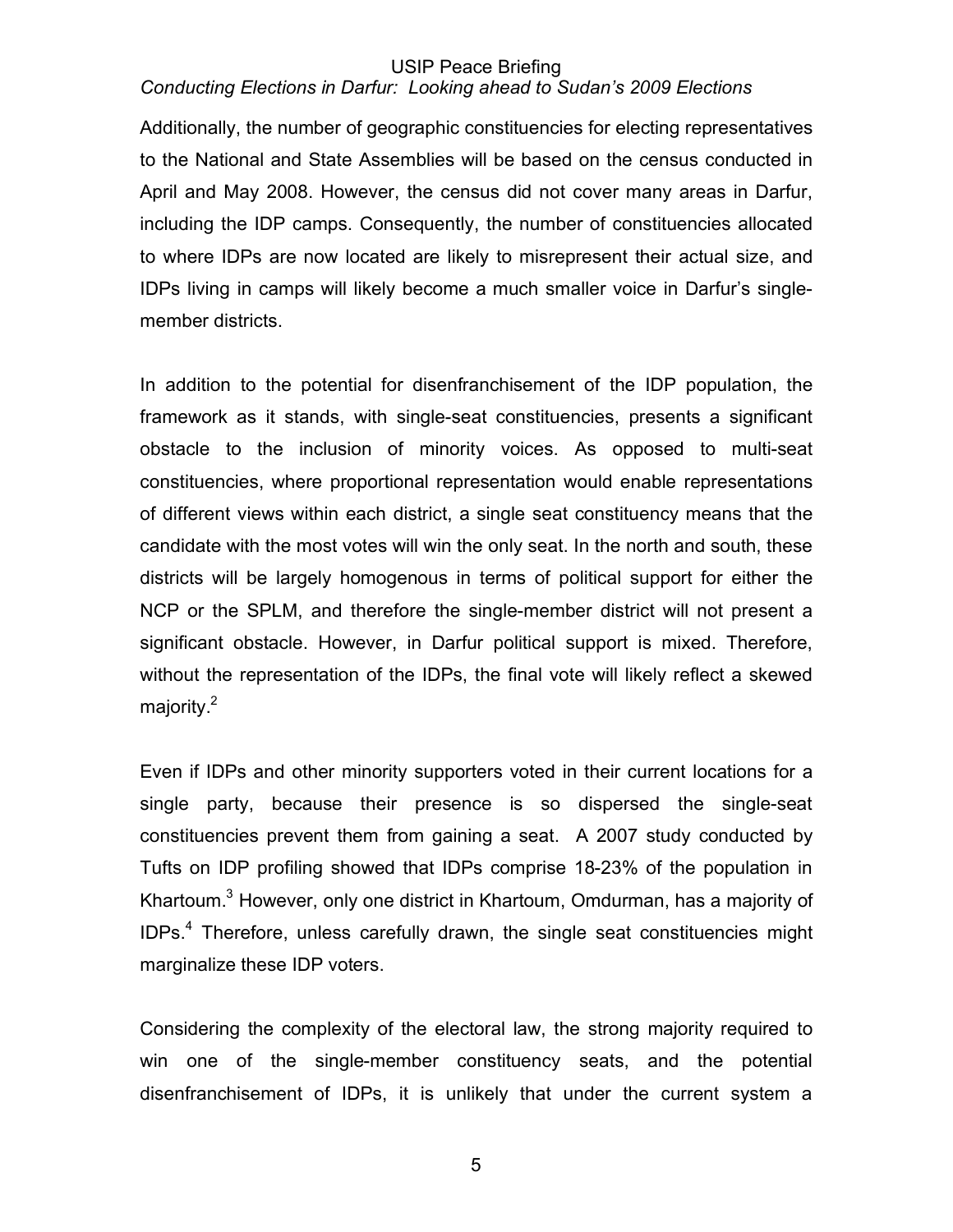# *Conducting Elections in Darfur: Looking ahead to Sudan's 2009 Elections*

delegation of representatives from Darfur could influence the legislative agenda. In fact, given current population estimates for North and Southern Sudan it is most likely that the NCP will retain a majority of seats in the NLA. Decision making in the NLA is determined by a simple majority vote, therefore minority voices are likely to remain powerless in the official legislative process.

Resigned to a minority role, opposition movements in Darfur have little to no incentive to participate in elections.

# **PRESENTERS' RECOMMENDATIONS**

*The following recommendations were drawn from the four presentations at USIP's workshop. However, they do not reflect a consensus opinion among the presenters.*

Given the security constraints, lack of potential political accommodation and minimal incentives for opposition movements to participate, the question remains if elections should be held in Darfur. The elections will most likely not be free, fair and inclusive without a peace agreement prior to the election. However, the majority of experts agreed that at least some elections must still be held in Darfur. Because the CPA requires elections, and absent a postponement decision by the CPA partners, a national election will be held. If those elections do not include Darfur, either side may reject the results as illegitimate and the situation may become worse.

With this mandate in mind, a number of measures can help ensure that elections in Darfur are as free, fair and inclusive election as possible.

# • *Consociational Agreement and Enhanced Decision-Making Procedures*

In order to provide for political accommodation and create incentives for opposition movements to participate in and trust the elections, political leaders in government and opposition movements need to establish arrangements that would allow at least conditional amendments to the current election system.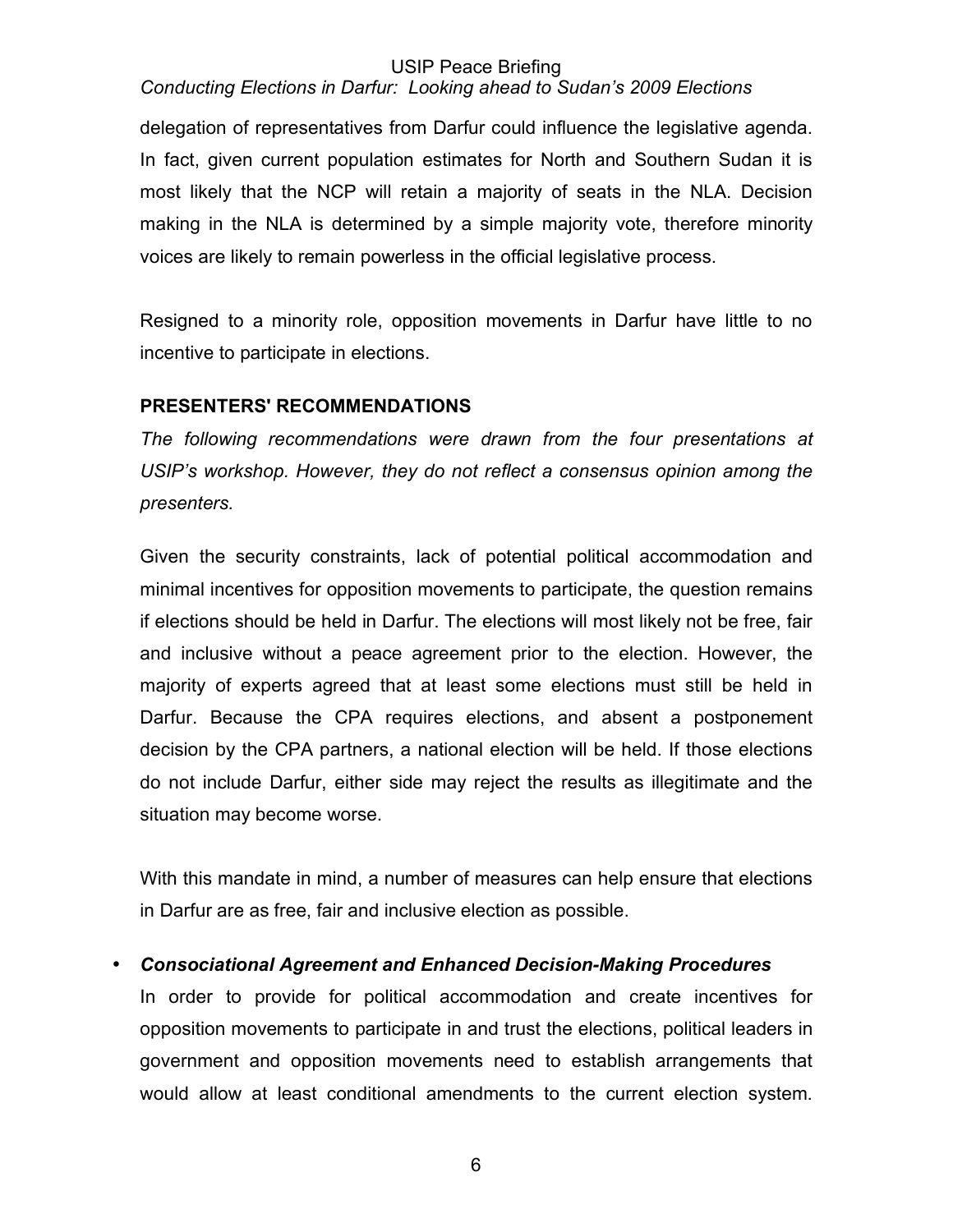# *Conducting Elections in Darfur: Looking ahead to Sudan's 2009 Elections*

Similar to the proportional representation arrangements in the Belfast Agreement (1998) in Northern Ireland and the post-Transition Constitution of Burundi (2005), these amendments would put enhanced decision-making procedures in place to support the elections and bolster legitimacy, and may even have a limited duration. These mechanisms could include proportional representation of political parties or ethnic groups, requirements that key decisions pass with crosscutting community support, and the requirement of a two-thirds majority for passing legislation. With these enhanced-decision making rules in place, there is an improved chance to convince all parties involved that they will have something to gain in the elections, and that they have a chance to be represented at the national level.

In addition, this agreement could stipulate that for the 2009 elections certain aspects of the election law be simplified in order to ease the process in areas still experiencing conflict. For instance, these amendments could reduce the number of ballots and could ensure that the constituency districts have the same boundaries across the local, state and national levels.

For the upcoming election it is also necessary to ensure that IDPs have the opportunity to register to vote as residents of their district of origin. This means that included in the consociational agreement would be measures that allow exemptions for IDPs from the current requirements and instead provide a separate mechanism for ensuring IDP registration in their home constituencies.

## • *Civic education and confidence building measures*

As it stands, the election law is extremely complex. The National Elections Commission and election engineers will have to start working with the political parties and civil society as soon as possible to help them learn and navigate the system. This will help the movements build confidence that their voices can be represented through elections and will also establish expectations of what the elections can and cannot accomplish.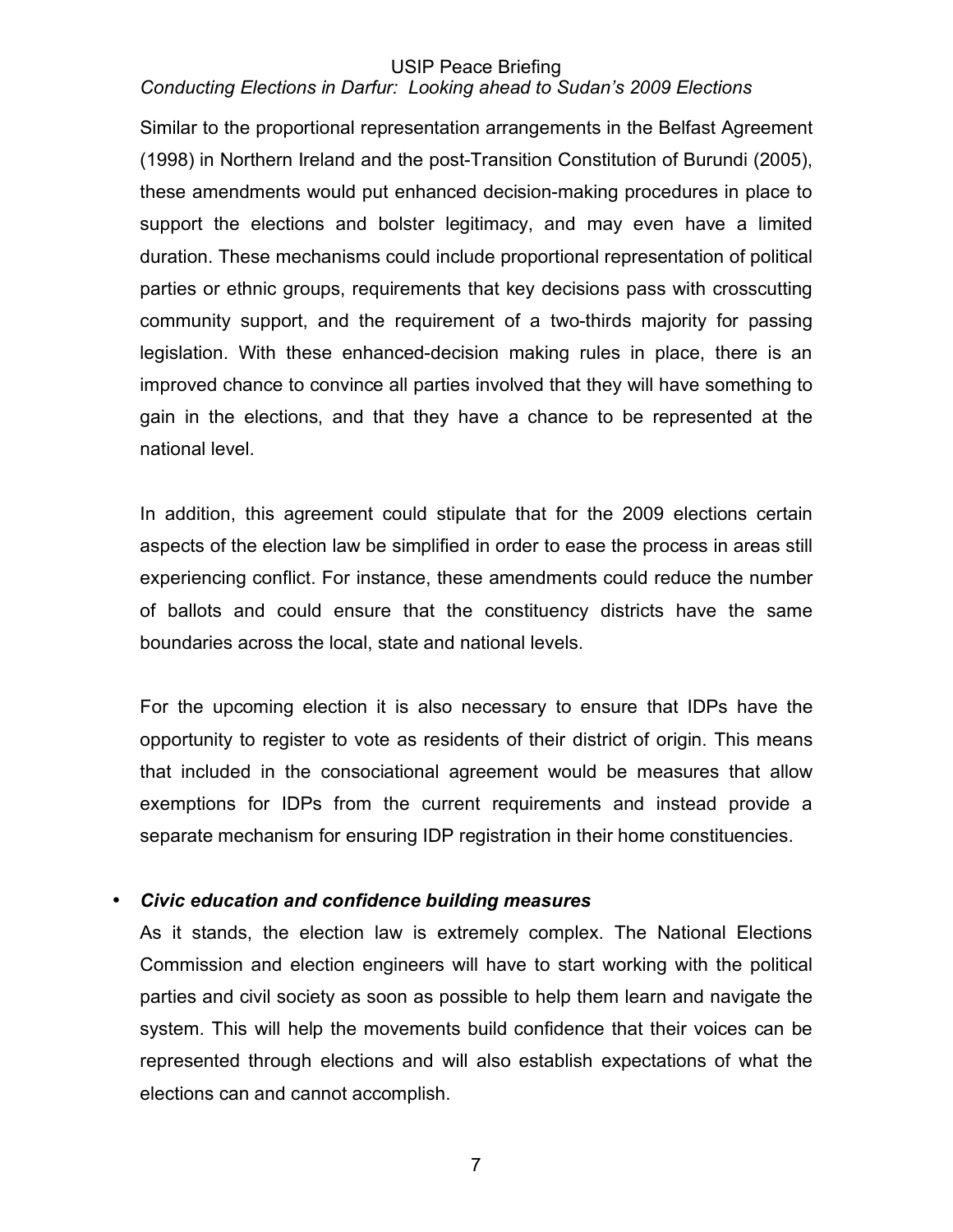#### USIP Peace Briefing *Conducting Elections in Darfur: Looking ahead to Sudan's 2009 Elections*

In addition to working with the political parties and movements, there needs to be an extensive civic and voter education program so that every actor who wants to participate has as many opportunities as possible to get information, advice, and guidance on how to access the process. While Sudan has held a number of elections in the past, historically voters have not had to worry about advanced registration, computerized ballots or a multiple ballot election with complicated district demarcations. In the upcoming election voters will need to know, and trust, the ins and outs of the complicated system, from registering at least three months prior to the election to figuring out which ballots they will be casting on the state, local and national levels. Without extensive voter education, the results will likely not be accepted as legitimate.

# • *Logistics and Security*

Given the operational experience from the census and the difficult logistics and operations requirements for electoral preparations, from a purely operational standpoint, election in July is a deadline difficult to achieve. Preparations must be done carefully and take into account that at up to 50% of the southern villages are inaccessible by road during the rainy season between approximately March and November. Experience from the Census shows that mobilization of trained workers and delivery of materials is exceedingly difficult during these times. The optimal time for national operations from a mobility perspective is the dry season (December to March). While the effects of the wet season in Darfur are limited, it could limit access for many Darfuris to participate in what would hope to be fully inclusive nationwide elections.

For all operations, feasible timelines need to be put into place to ensure costs are reduced and plans can be carried out successfully. From this point on, elections officers need to begin making all the necessary arrangements, from shipping ballot boxes to establishing political party lists. One especially contentious issue that remains is that constituency boundaries have not yet been drawn.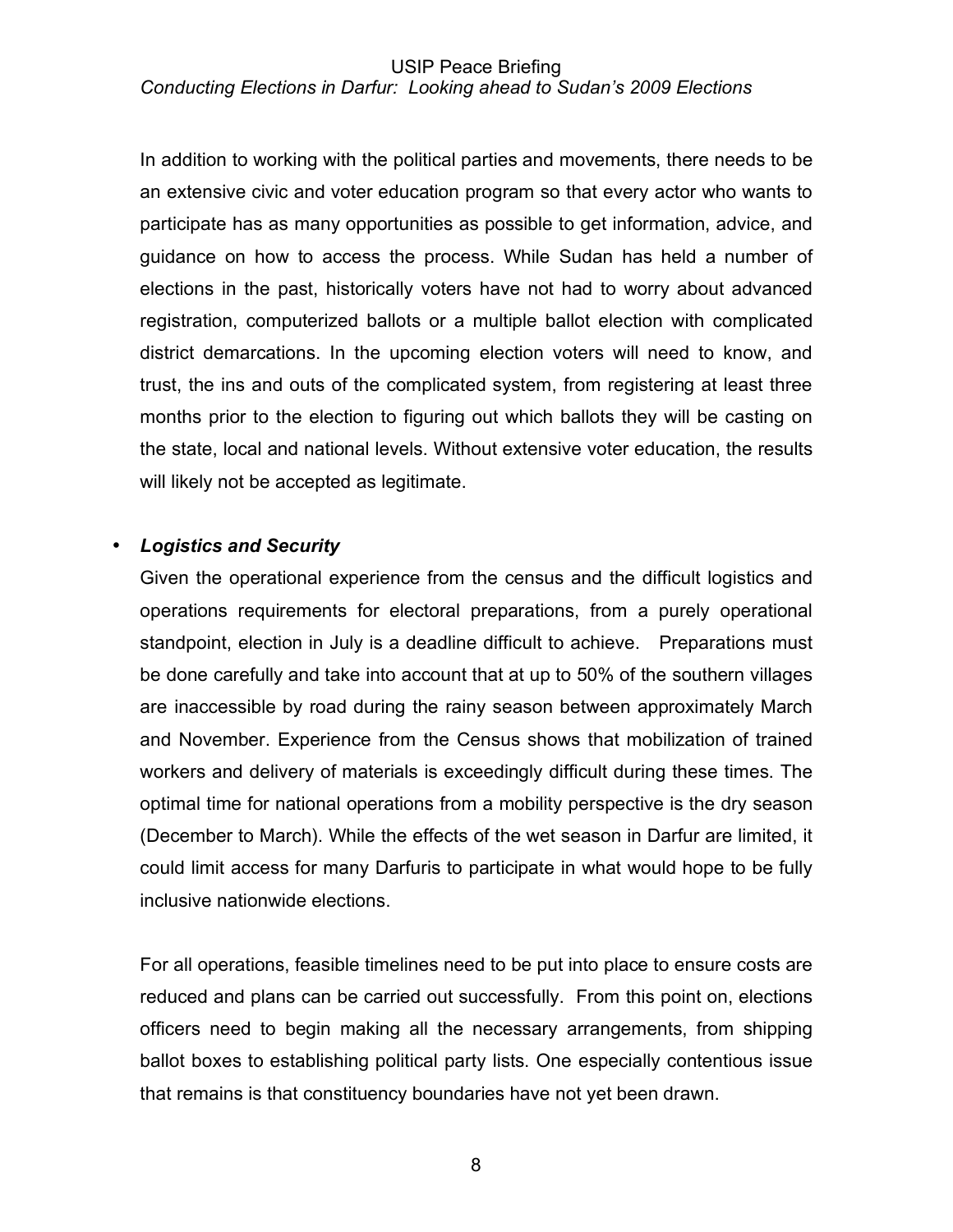## *Conducting Elections in Darfur: Looking ahead to Sudan's 2009 Elections*

The experience in Afghanistan was that national and provincial elections took place as the boundaries had been delineated. However the more contentious district boundaries are still yet to be agreed on, four years after the last set of elections. As it stands there, district elections have not yet taken place and agreement on district boundaries is some time off.

When conducting elections in areas in Darfur where the conflict is ongoing, every aspect of the elections process will be a security issue. Election staff will need the full support of government officials, and will have to balance the precarious task of designating which security officials (peacekeepers, national military, local police, etc.) will participate in which elections operations. The elections that have had the most success in this respect have made security arrangements where international and state military officials have provided area security, local police provide specific point security, and election staff run the voting sites. Where there are not enough local police, as was the case in much of Afghanistan, security may be dependant on reaching agreements with local leaders to ensure their community security on election day. With this in mind, election officials will need to go as far out into the communities as possible to make these security "contracts" with the local population.

## • *Transparency*

In the areas where it will be absolutely impossible to conduct elections due to limited access and security, it is vital that election officials are extremely transparent and communicate with these communities as to what they can expect from the election process. This can help ensure that expectations match outcomes. For example, in the 2005 Iraqi elections two provinces were still experiencing violent conflict and elections could not be held in many communities. In Anbar province election managers clearly communicated the situation with the community and the results were accepted. In Ninnawa,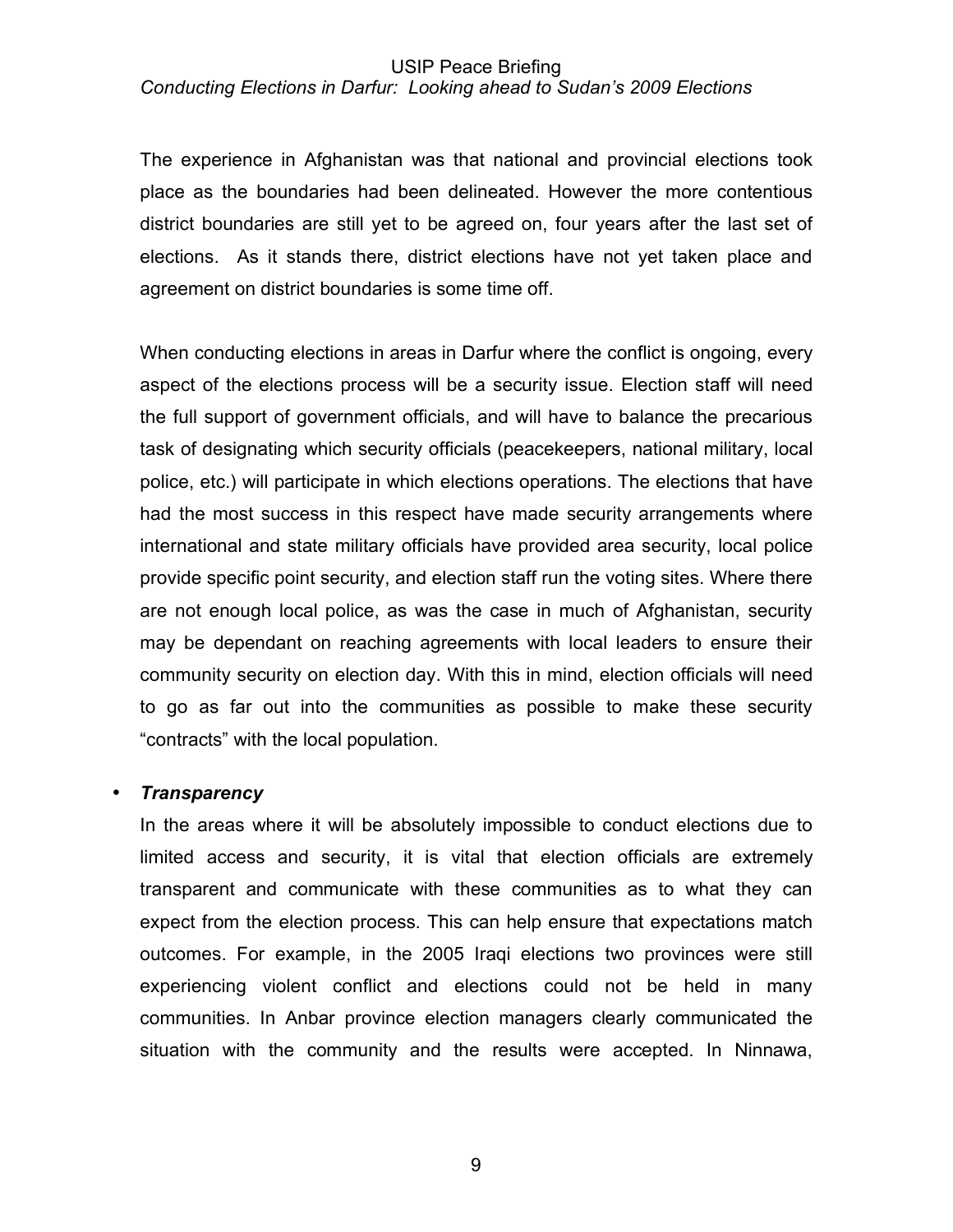# *Conducting Elections in Darfur: Looking ahead to Sudan's 2009 Elections*

however, the situation was not clearly and widely explained and the results were eventually rejected.

Mechanisms can also be put in place to allow for interim representation in districts where elections are not feasible.

# • *Early Planning*

The day of the election is the culmination of months, if not years, of work and preparation. If the NEC officially requests international assistance, the international election team will need to become familiar with the situation on the ground as soon as possible and begin working to gain community support.

 The legitimacy of the election will hinge on how the pre-election process is perceived. If there is significant violence, intimidation, or restrictions on freedom of movement or campaigning, no matter how smoothly the election day operations run the results will not be accepted as legitimate.

## • *Government Cooperation*

All of these stipulations will require cooperation from the Government of Sudan. From a logistical standpoint, electioneers will need support in establishing security and logistics, such as approving visas for staff and getting the required equipment through customs. On a political level, maintaining security and an atmosphere conducive to free and fair elections will require full government support for the elections process.

# **CONCLUSIONS**

Barring the achievement of a peace agreement for Darfur before the elections, these recommendations may provide for the best-case scenario for holding elections in Darfur. While a consociational agreement may be able to provide for the political accommodation of a Darfurian voice in the national area, the question remains as to how elections might contribute to repairing the social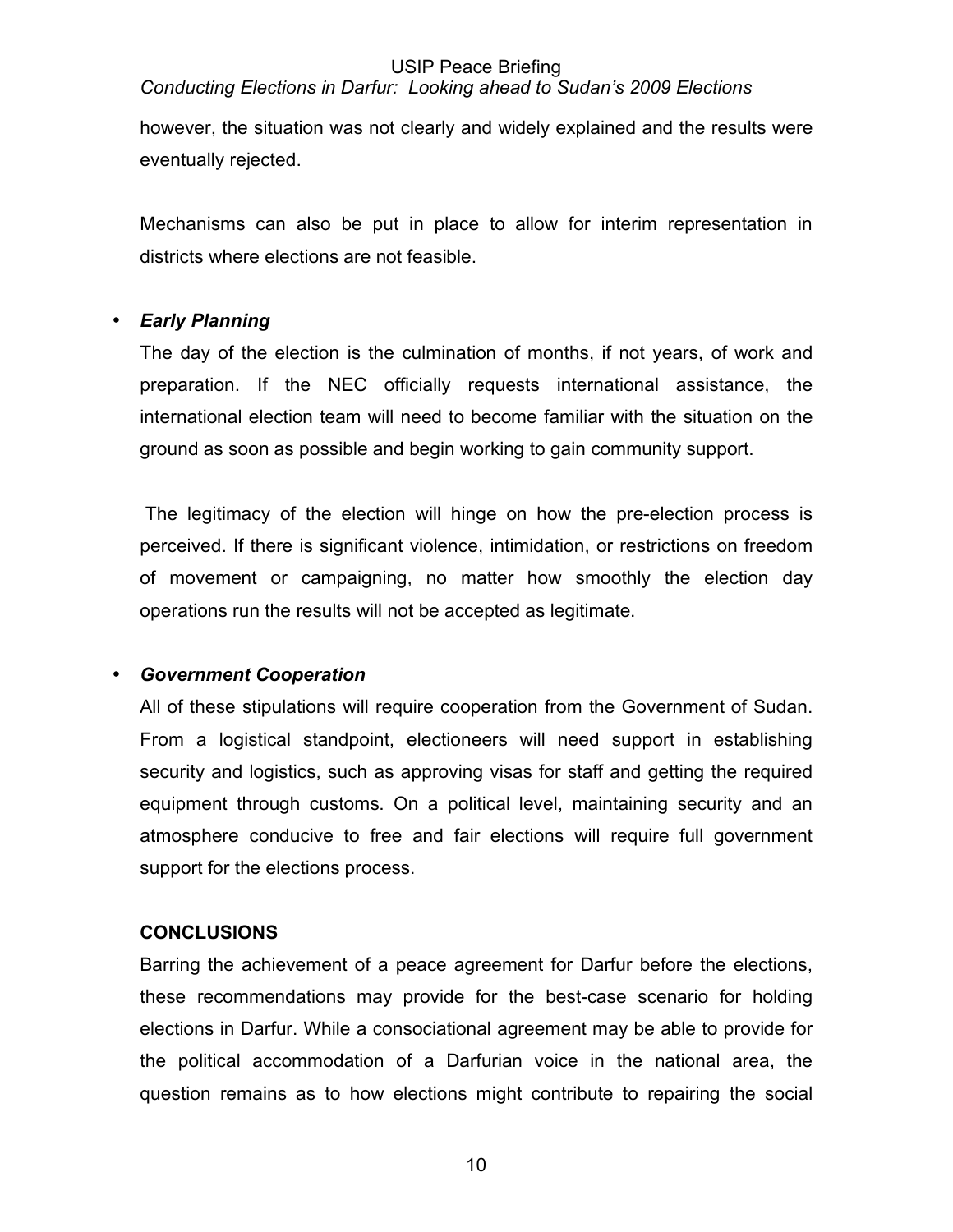# *Conducting Elections in Darfur: Looking ahead to Sudan's 2009 Elections*

framework within Darfur itself. The conflict in Darfur relates in part to inter-tribal and inter-ethnic relations. It remains unclear how elections may affect this dynamic. However, if minorities in Darfur do not believe that their voices will be fairly represented and they reject the legitimacy of elections, existing tensions will likely be exacerbated. If, on the other hand, election organizers are able to build trust among the Darfurian minorities that their voices will be heard, and help them access the elections process, the elections may instead provide a significant step forward in the peace process.

# **ABOUT THE AUTHOR**

This *USIPeace Briefing* was written by Stephanie Schwartz of the Center for Mediation and Conflict Resolution. The views expressed here are not necessarily those of USIP, which does not advocate specific policies.

# **ABOUT THE CENTER FOR MEDIATION AND CONFLICT RESOLUTION**

The Center for Mediation and Conflict Resolution designs and manages the Institute's efforts in areas where fighting is active. The Center also conducts research, identifies best practices, develops new peacemaking tools, and supports related training and education efforts.

# **ABOUT THE UNITED STATES INSTITUTE OF PEACE**

The United States Institute of Peace is an independent, nonpartisan, national institution established and funded by Congress. Our mission is to help prevent, manage, and resolve international conflicts by empowering others with

<sup>&</sup>lt;sup>1</sup> McHugh, Gerard "Electoral Reform in Sudan and Prospects for Peace in Darfur: Implications of The National Elections Act 2008 for the Darfur Political Process" (Conflict Dynamics International, 2008).

 $2$  Ibid.

<sup>3</sup> Jacobsen, Karen "Internal Displacement to Urban Areas--the Tufts-IDMC Profiling Study, Case 1 Khartoum, Sudan", (Feinstein International Center, Tufts University, in collaboration with Internal Displacement Monitoring Centre, Geneva, 2008)

 $<sup>4</sup>$  Ibid.</sup>